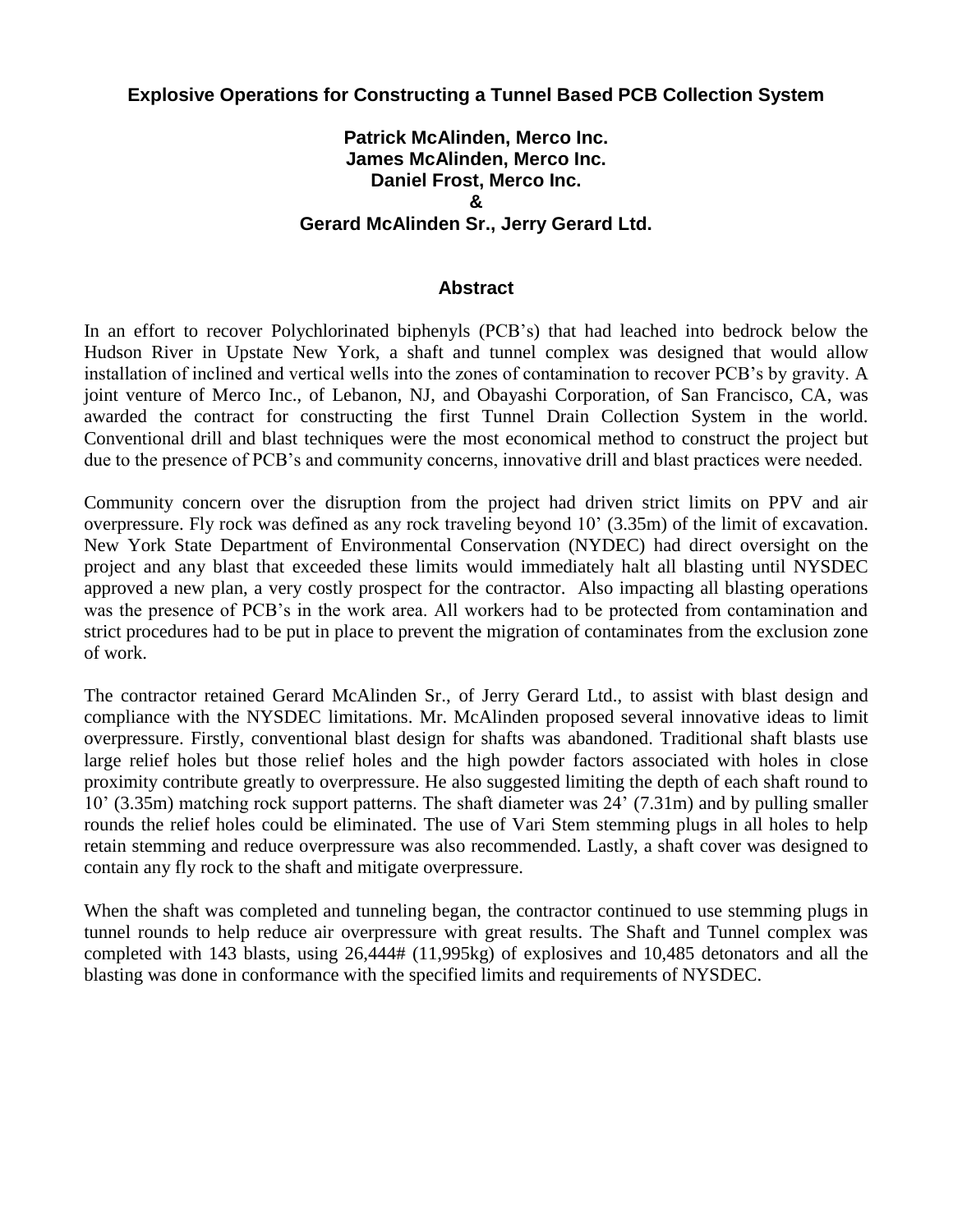## **Introduction**

In Upstate New York PCB contamination has been an ongoing environmental concern for many years. In an effort to mitigate this contamination two large projects were proposed. Dredging of the Hudson River to remove PCB's that are present and constructing a Tunnel Drain Collection System to intercept PCB's before they can migrate into the river from the source of contamination. This paper addresses the construction of the Tunnel Drain Collection System, the unique challenges associated with working in contaminated strata, and complying with rigid blasting guidelines and oversight.

The project was very high profile with oversight from the Environmental Protection Agency, Occupational Health and Safety Administration, New York State Department of Environmental Conservation, New York State Department of Labor, New York State Department of Health as well as multiple levels of oversight from the owner's representatives. The health and safety of workers and the public was the number one priority for all involved.

The Tunnel Drain Collection System consists of an access shaft 24' (7.31m) in diameter and 220' (67m) in depth with the bottom 24' (7.31m) of the shaft belled out to diameter of 42' (12.8m) (*see figure 1and Figure 2)*. The tunnel consists of three 10' (3.05m) diameter horseshoe segments. Tunnel 1 is 325' (99.1m) long and ending with a 24' (7.31m) diameter work room (WR  $-$  1). Tunnel 2 begins at this work room at 90 degrees to the left of tunnel 1 and extends 293' (89.3m) ending with another 24' (7.31m) diameter work room (WR-2). Tunnel 3 begins at WR-1 heading at approximately 45 degrees to the right of tunnel 1 and extended 350' (106.7m) ending with another 24' (7.31m) diameter work room (WR-3) (*see figure 3)*.

Blasting was the only practical way to construct the Tunnel Drain Collection System but the presence of PCB's in the work zone, rigid blasting limitations and public concern presented formidable challenges.



*Figure 1- Elevation view of the TDCS Shaft*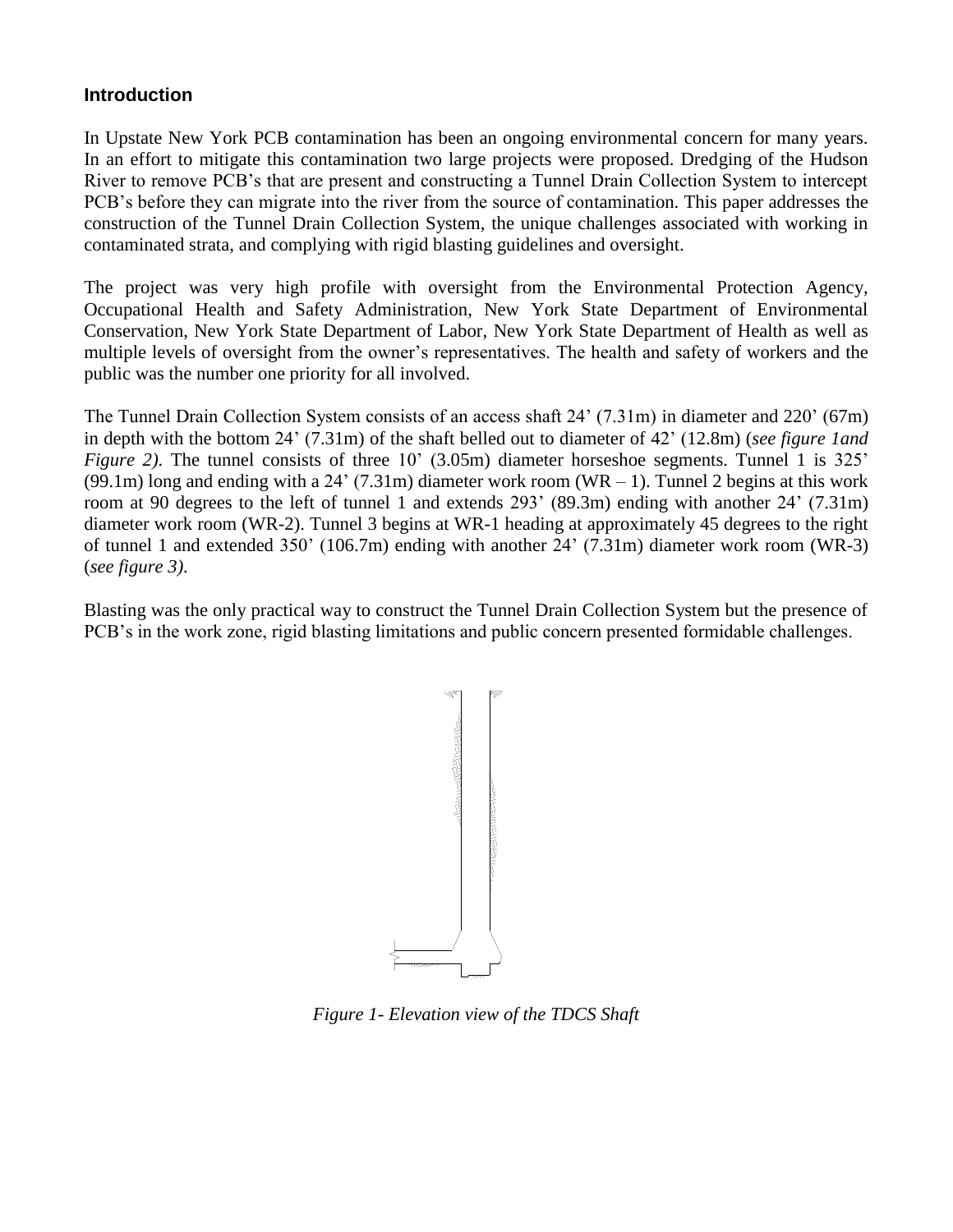

*Figure 2 - Elevated view of the TDCS Shaft collar*



*Figure 3 – Plan view of the TDCS Shaft and Tunnels*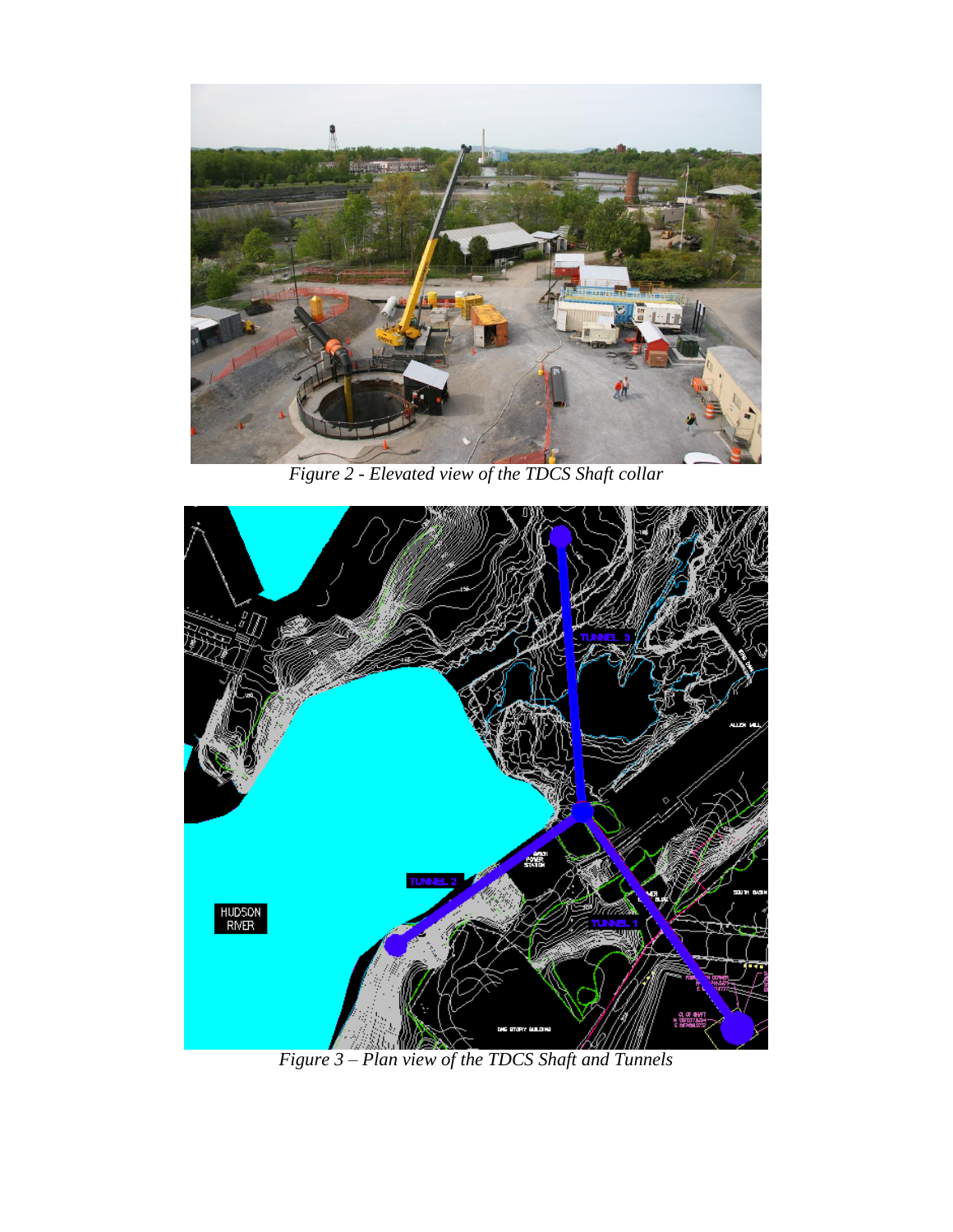## **Hazardous Waste Operations and Emergency Response Standard and PCB's**

Due to the nature of the contamination on this project, all blasting operations needed to be carried out under OSHA guidelines for Hazardous Waste Operations and Emergency Response Standard HAZWOPER (OSHA, 1986). Prior to commencing excavation and contrary to typical shaft construction, the area was graded so water would enter the shaft and not leave the site. An exclusion zone was established around the perimeter of the excavation site and any work carried out in this zone had to be performed under HAZWOPER guidelines.

Polychlorinated biphenyls or PCB's, were used as coolants and insulating fluids (dielectric fluids) for transformers and capacitors as they are chemically very stable, have a very high flash point, and have a specific gravity higher than water, which allows it to displace moisture in these components. These same attributes also make PCB's a persistent environmental contaminant. The paths of possible contamination to humans are ingestion, skin absorption, and aerosolized inhalation.

Prior to commencing work in the exclusion zone all workers were given a thorough health screening and baseline blood work. A 40 hour training course was provided to all workers per OSHA guidelines. A written health and safety plan was distributed to all workers. Based on levels of contamination present it was determined that personal protective equipment (PPE) to be used in the exclusion zone would include: hard hats, safety glasses, viton boots and gloves, and polycoated tyvek suits. During drilling operations workers were also required to wear full face respirators to prevent aerosol inhalation exposure (*see Figure 4*). Prior to entering the exclusion zone, all of this gear needed to be in place. To prevent ingestion, eating, drinking, and tobacco use was not permitted in the exclusion zone. A decontamination trailer was set up for use when leaving the exclusion zone. Decontamination consisted of thoroughly washing reusable PPE with soap and water and one time use products were disposed of in hazardous waste disposal dumpsters. Once PPE was completely removed, hands were thoroughly washed as well. Anything that entered the zone had to be decontaminated or disposed of prior to leaving the decontamination trailer.



*Figure 4 – PPE during drilling operations at the TDCS*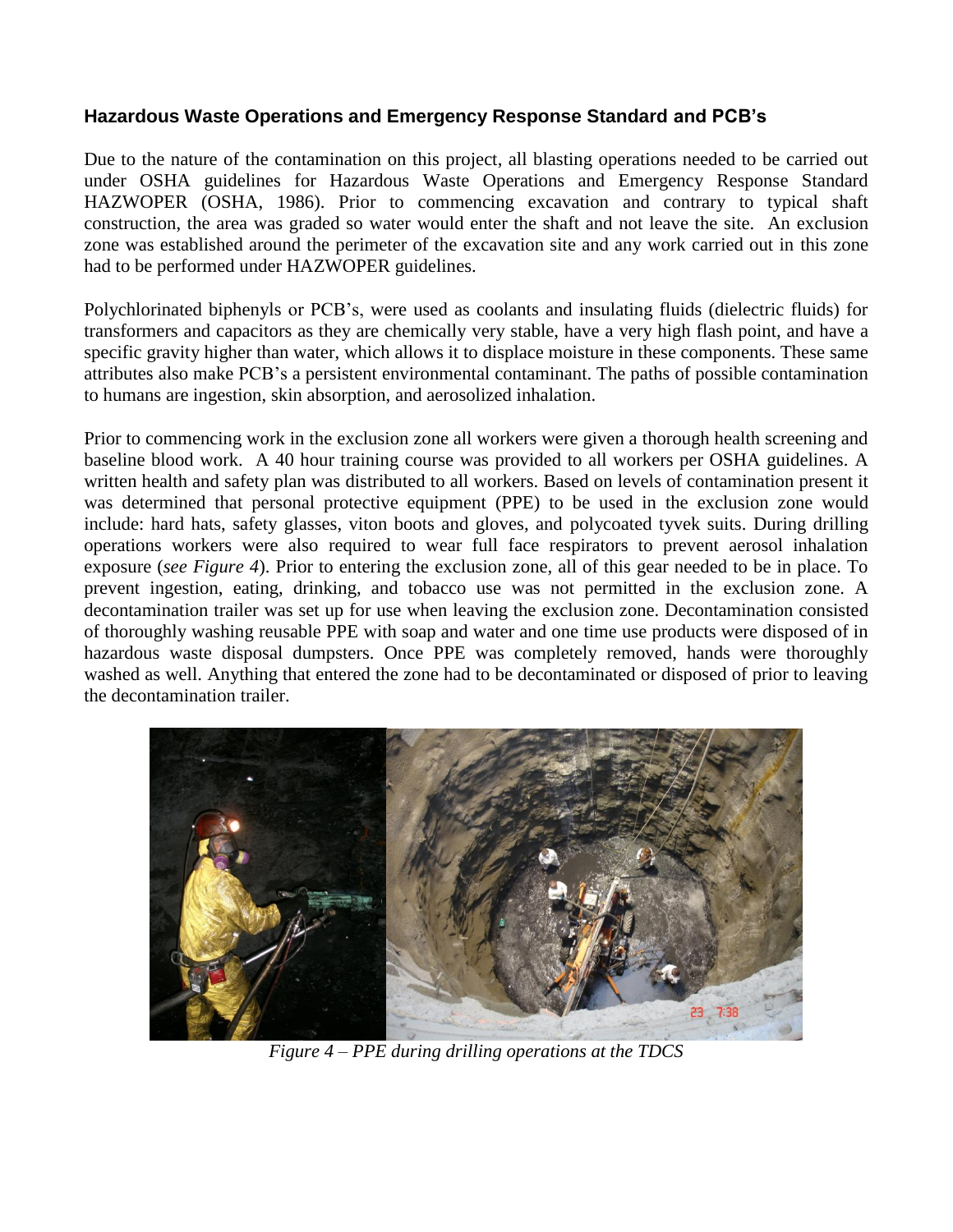Air, water and spoils samples were regularly tested for levels of PCB contamination to ensure that workers were adequately protected.

These measures were very effective in protecting the health and safety of all the workers. Upon completion of the project exit health screenings and blood work were all clear of any PCB's.

# **Drilling and Blasting Challenges under HAZWOPER**

As anything that entered the exclusion zone had to be decontaminated before leaving, this presented some logistical challenges for the drilling and blasting operations. For efficiency, it was determined that the best course of action in drilling operations was to leave the equipment in the exclusion zone until completion. All spoils removed from the excavation had to be stored in concrete bins and tested. Based on levels of contamination the spoils could be stock piled on site or, if levels were high, trucked to a hazardous materials disposal site. An additional bin was constructed for storage of drill rigs, steel and excavation equipment. This eliminated the need to continually decontaminate the equipment with each excavation cycle. If maintenance was needed on equipment it would be decontaminated and moved from the exclusion zone for service.

Explosives brought into the exclusion zone were also subject to the decontamination requirements. Cardboard boxes do not hold up well to soap and water. To prevent migration from the exclusion zone to the powder truck and magazines, just enough explosives were brought into the exclusion zone for each blast. Clean boxes were stored outside the exclusion zone so any excess material could be safely transported back to the magazines. All other packaging materials were disposed of in a hazardous materials dumpster in the exclusion zone. Tamping poles and buckets for stemming were stored with the drilling equipment so they did not need to be decontaminated. Powder punches and hand tools were also decontaminated.

An unexpected problem arose with the use of dual delay detonators which were used during shaft blasting. PCB's are very slippery and when they are present in the shaft they will lubricate the shock tube. Great care needed to be taken when connecting to the surface delay, as this lubrication made it very easy to cross tubes in the bunch block. As each delay was tied up the blaster would visually check to make sure there were no crossed tubes.

These measures successfully stopped the migration of contamination. At the conclusion of the project, swabs randomly collected from the powder truck and magazines found no PCB's present.

All of these safety precautions slowed production considerably compared to shaft and tunnel construction in clean strata. A historical comparison to past projects of similar scope revealed a reduction in production of about 35%.

## **Shaft Blasting Operations**

The original blasting specifications for this project were very stringent. Vibration specifications were reasonable with PPV limited to 1 in/s (2.54 cm/s) at greater than 40 Hz and varying linearly at less than 40 Hz, but the most restrictive constraint was a 120db peak overpressure limit. Also restricting the blasting operations in the job specifications was a definition that flyrock is any rock fragment thrown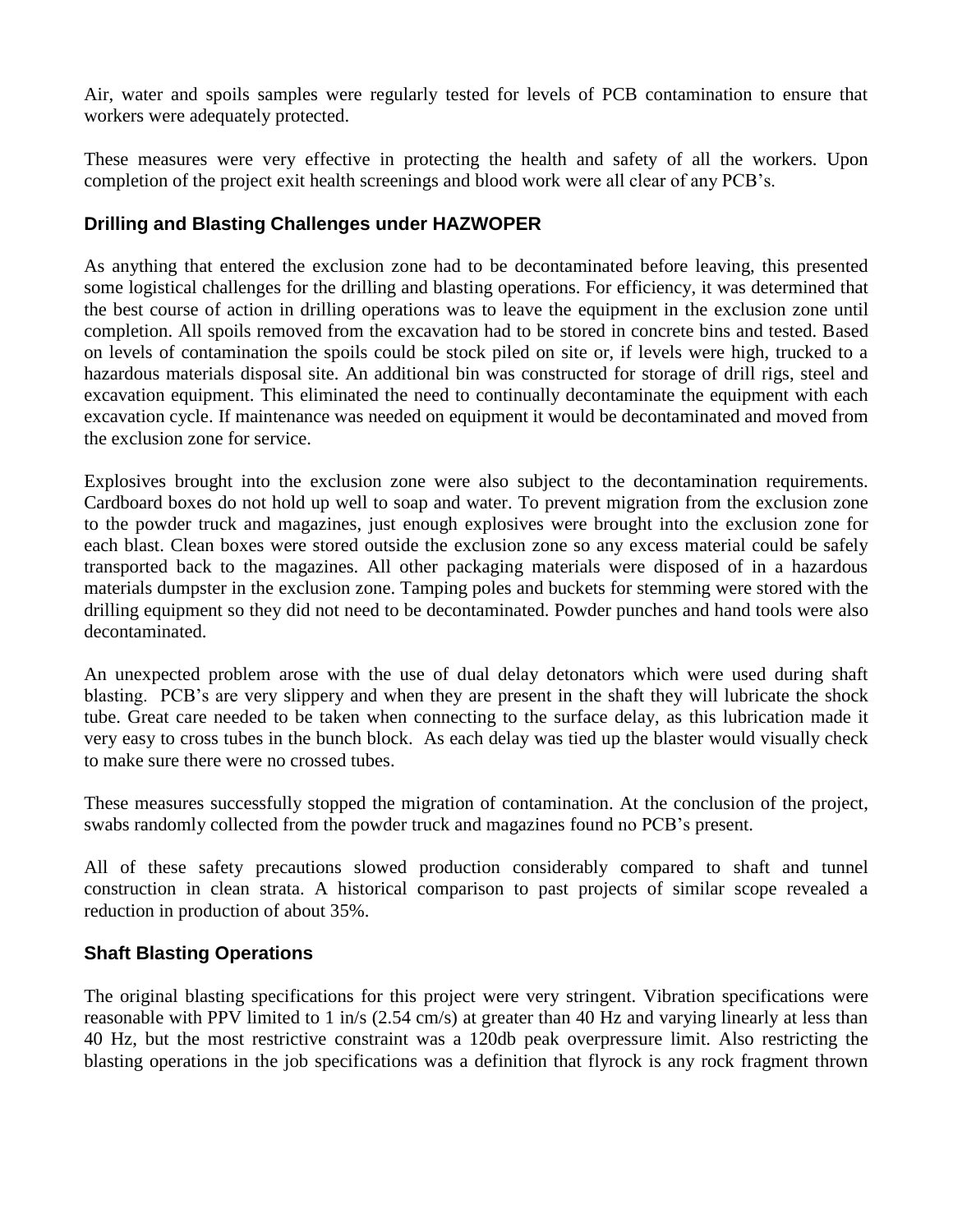more that 10' (3.048m) from the blast. With the high powder factors associated with shaft and tunnel blasting the contractor was concerned with compliance on the overpressure restriction. The contractor hired Gerard McAlinden Sr., of Jerry Gerard Ltd., as a blasting consultant and to help with blast designs that would comply with these specifications. The contractor's consultant made several recommendations to limit overpressure, some of which broke from standard shaft construction techniques. First he suggested getting the overpressure limit raised to the Bureau of Mines RI 8485 recommendation of 133dBL (Siskind and others, 1980).

Upon exploring the possibility of increasing the overpressure limit, the owner's blasting consultant, Gordon Revey, of Revey and Associates, was very cooperative in getting all parties involved with oversight to agree that 130db overpressure was a much more reasonable number. This increase was very difficult to obtain from all parties involved, and any blast that exceeded the limit would halt blasting operations until all parties approved an amended blast plan to comply with the specification.

The contractor's consultant also recommended not using relief holes in the shaft blasts and limiting the depth of each blast to 10' (3.048m) because the relief holes could be a path for premature gas release and contribute greatly to air overpressure. By limiting the depth of each blast to 10', the need for room for rock movement was negated, eliminating a possible source of excess overpressure (McAlinden, 1955). Efficiency in production cycles was an added benefit of 10' (3.048m) lifts. The yardage in each blast could be excavated in a single shift, and the 10' (3.048m) lifts worked well with the rock bolt pattern specified.

As premature stemming ejection contributes to air overpressure the contractor's consultant suggested the use of Vari Stem stemming plugs in conjunction with  $3/8^{\text{th}}$  (18.66mm) crushed stone stemming. Two studies by Doug Bartley, of DBA Consulting, had shown that these stemming plugs contribute to stemming retention 50ms or more above unplugged holes and improve fragmentation (Bartley, 2002, 2003).

Another suggestion by the contractor's consultant was the use of a shaft cover to control flyrock and attenuate air overpressure. He designed a cover of blasting mats and steel plate that could readily be placed over the shaft by the shaft service crane in a single pick for blasting operations. The mats provided relief for gasses so as not to lift the shaft cover.

These recommendations were accepted by the contractor and per job specifications a test blast program was developed. Three test blasts were specified at 25%, 60% and 100% based on production blast weights.

The site geology consisted of three distinct layers - Upper Snake Hill Shale, Middle Snake Hill Shale, and Lower Snake Hill Shale. The compressive strength of these layers ranged from 10,000psi to 19,000psi. Bedding planes could best be described as random and folded.

Dual delay detonators were used to initiate 2" x 16" (50mm x 400mm) emulsion with one hole per 8ms period firing on production holes. Perimeter holes were fired three holes per delay and loaded with trim blasting products (*see figure 5*). Powder factors for production blasts averaged 3 lbs/yd<sup>3</sup> (1.78 kg/m<sup>3</sup>). A total of nine seismographs were used to monitor each blast, two of which monitored for overpressure. The remaining seven were installed on adjacent structures and were data linked to report blast events.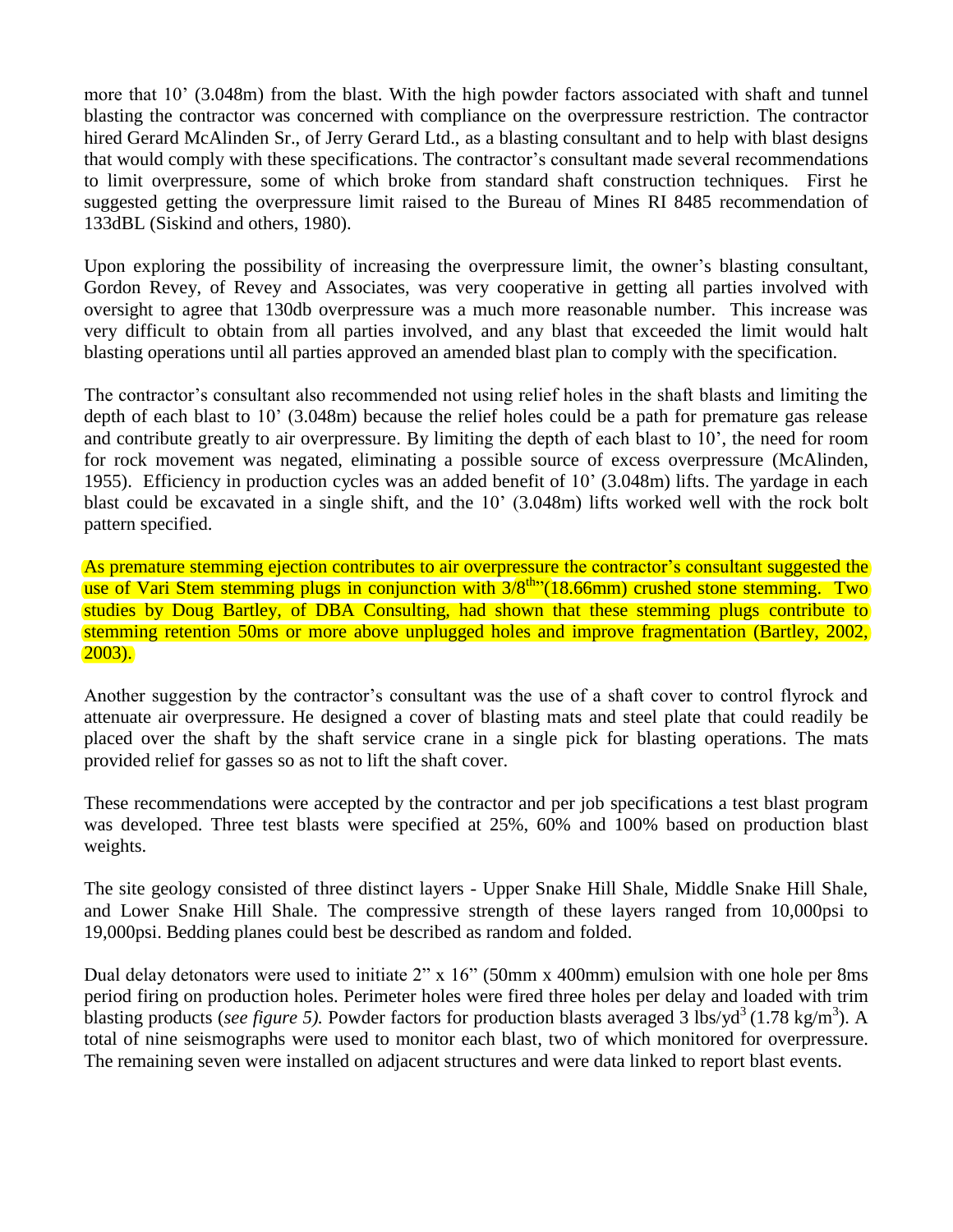$475$  475 500  $.475$   $.450$  $500<sup>1</sup>$ 500 450 525 375  $.450$  $.350$ 525  $.217$  $.425$ 525 , 200  $.425$ .325 , 242  $.175$ 392  $.117$  $-425$ 392.  $.400$ 75  $,300$ 50  $267$ 392.  $\degree$  150  $_{\circ}$  0  $.142$  $.400$ 100 25  $417$ .  $.400$ 275 , 292  $.167$  $.125$ 417  $.542$  $.192$ 417 542 .250  $317$  $442$ 542 442. 342  $.225$ 517 442. 517 467  $\frac{1}{492}$ . 517 467  $-492$  $492$ 

SHAFT TIMING SEQUENCE

*Figure 5 – Shaft timing*

*Table 1* – summarizes the results from the closest seismograph for all shaft blasting. Although the data is limited, it is worth noting that all shaft blasts were fired with stemming plugs except one. #5 was the contractor's test to see if the stemming plugs were effective. As this blast approached the compliance number for overpressure no further testing was attempted. Fragmentation was excellent and spoils were rapidly handled by mini class excavators. The shaft was sunk to completion without any non-compliant blasts.

| <b>Shaft Blast Siesomograph Results</b> |            |        |                            |                                 |  |  |  |
|-----------------------------------------|------------|--------|----------------------------|---------------------------------|--|--|--|
| Blast #                                 | PPV (in/s) |        | PPV (cm/s)   Mic Peak (dB) | <b>Notes</b>                    |  |  |  |
| 1                                       | 0.21       | 0.5334 | 114.2                      | 25% Test Blast                  |  |  |  |
| $\overline{2}$                          | 0.31       | 0.7874 | 119.1                      | 60% Test Blast                  |  |  |  |
| 3                                       | 0.8        | 2.032  | 121.8                      | 100% Test Blast                 |  |  |  |
| $\overline{4}$                          | 0.375      | 0.952  | 119.8                      |                                 |  |  |  |
| 5                                       | 0.35       | 0.889  | 129.1                      | Test Blast - No Vari Stem Plugs |  |  |  |
| 6                                       | 0.34       | 0.8636 | 127.6                      |                                 |  |  |  |
| $\overline{7}$                          | 0.33       | 0.8382 | 124.4                      |                                 |  |  |  |
| 8                                       | 0.2        | 0.508  | 116.9                      |                                 |  |  |  |
| 9                                       | 0.19       | 0.4826 | 123.3                      |                                 |  |  |  |
| 10                                      | 0.205      | 0.5207 | 126.3                      |                                 |  |  |  |
| 11                                      | 0.265      | 0.6731 | 124.1                      |                                 |  |  |  |
| 12                                      | 0.19       | 0.4826 | 125.7                      |                                 |  |  |  |
| 13                                      | 0.145      | 0.3682 | 122.4                      |                                 |  |  |  |
| 14                                      | 0.16       | 0.4064 | 127.7                      |                                 |  |  |  |
| 15                                      | 0.1        | 0.254  | 127.2                      |                                 |  |  |  |
| 16                                      | 0.15       | 0.3809 | 124.3                      |                                 |  |  |  |
| 17                                      | 0.115      | 0.292  | 125.3                      |                                 |  |  |  |
| 18                                      | 0.155      | 0.3937 | 127.8                      |                                 |  |  |  |
| 19                                      | 0.095      | 0.2413 | 126.6                      |                                 |  |  |  |
| 20                                      | 0.155      | 0.3937 | 126.2                      |                                 |  |  |  |
| 21                                      | 0.045      | 0.1142 | 119.6                      | <b>Shaft Complete</b>           |  |  |  |

*Table 1 – Shaft blasting and air-overpressure measurements*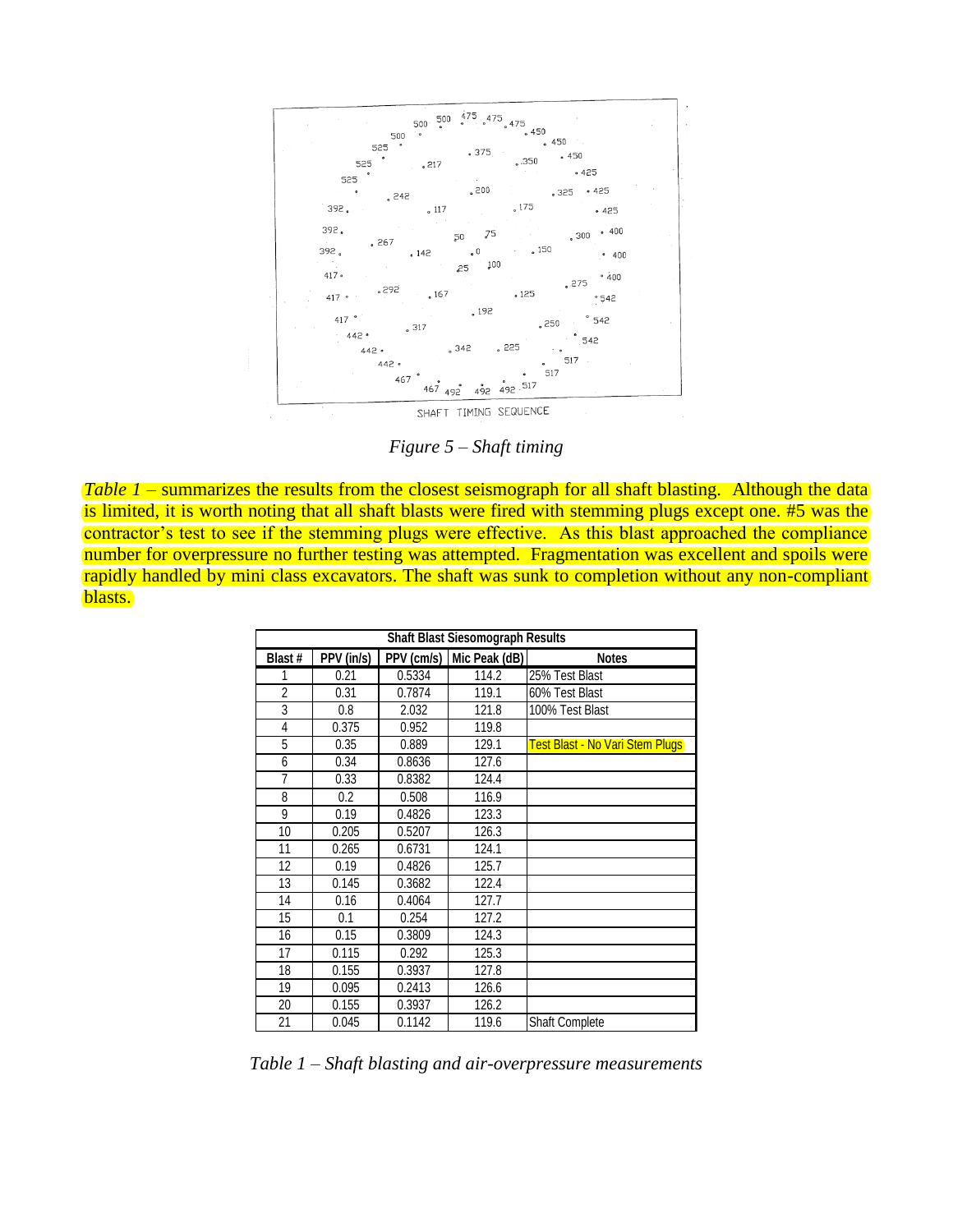# **Tunnel Blasting**

Prior to commencing driving tunnel, the contractor decided to continue using stemming plugs in conjunction with clay dummies in the tunnel rounds. The shaft cover was also used. Typical rounds for the 10' horseshoe contained 48 holes 6' (1.83 m) in depth. Average powder factor for each round was 4.25 lbs/yd<sup>3</sup> (2.52 kg/m<sup>3</sup>) although the burn cut powder factor was much higher. Holes were fired with 14 LP nonel delay periods initiated with detonating cord (*see figure 6 and Figure 7).*



*Figure 6 – Typical tunnel blast design*



*Figure 7 – Tying up at heading*

Holes were initially stemmed to the collar with clay dummies to help control overpressure. The plug manufacturer suggested that in this application the stemming could be reduced with acceptable results (Bartley, 2006). *Table 2-* lists results of the closest seismograph for 20 tunnel blasts. The first 10 rounds were stemmed to the collar with clay dummies. During the next five round the holes outside the burn cut were gradually stemmed less each round until just one 8" (20.32cm) clay dummy was used. The last 5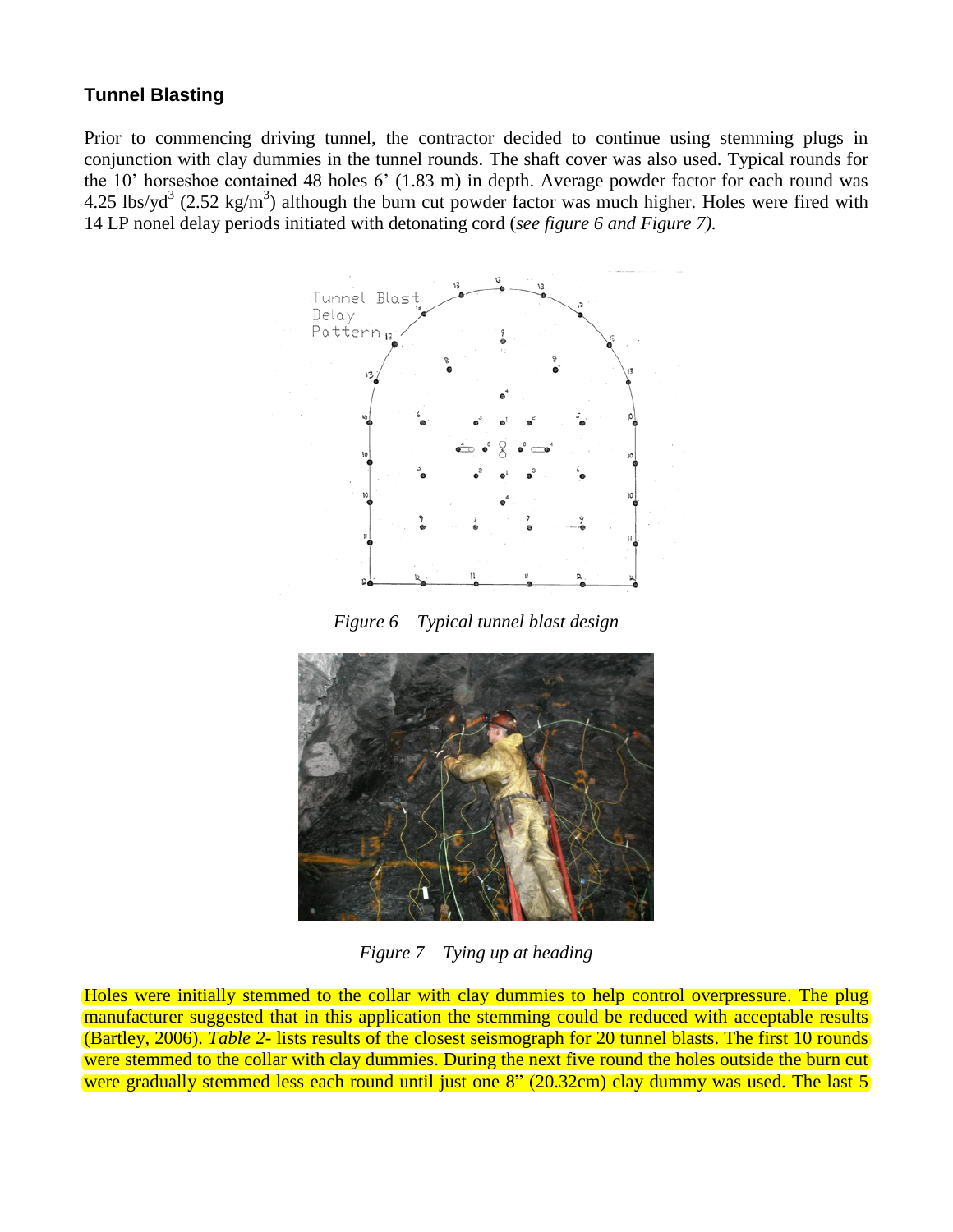blasts continued with just one clay dummy outside the burn. The project was completed with this stemming technique.

| <b>Tunnel Blast Siesomograph Results</b> |            |            |               |                      |  |  |  |
|------------------------------------------|------------|------------|---------------|----------------------|--|--|--|
| Blast #                                  | PPV (in/s) | PPV (cm/s) | Mic Peak (dB) | <b>Notes</b>         |  |  |  |
| 1                                        | 0.075      | 0.19       | 124.2         | <b>Test Blast</b>    |  |  |  |
| $\overline{2}$                           | 0.08       | 0.2032     | 126.4         |                      |  |  |  |
| 3                                        | 0.095      | 0.2413     | 123.9         |                      |  |  |  |
| 4                                        | 0.25       | 0.635      | 126           |                      |  |  |  |
| 5                                        | 0.315      | 0.801      | 127.1         |                      |  |  |  |
| 6                                        | 0.145      | 0.3683     | 127.7         |                      |  |  |  |
| 7                                        | 0.3        | 0.7619     | 128.2         |                      |  |  |  |
| 8                                        | 0.24       | 0.6069     | 127.5         |                      |  |  |  |
| 9                                        | 0.135      | 0.342      | 126.7         |                      |  |  |  |
| 10                                       | 0.175      | 0.4445     | 127.7         |                      |  |  |  |
| 11                                       | 0.225      | 0.5715     | 126.9         | <b>Stemming test</b> |  |  |  |
| 12                                       | 0.24       | 0.6096     | 128.2         | <b>Stemming test</b> |  |  |  |
| 13                                       | 0.17       | 0.4318     | 125.2         | <b>Stemming test</b> |  |  |  |
| 14                                       | 0.15       | 0.381      | 124.5         | <b>Stemming test</b> |  |  |  |
| 15                                       | 0.145      | 0.3683     | 124.7         | <b>Stemming test</b> |  |  |  |
| 16                                       | 0.15       | 0.381      | 124.2         |                      |  |  |  |
| 17                                       | 0.23       | 0.5842     | 126.6         |                      |  |  |  |
| 18                                       | 0.105      | 0.2667     | 125           |                      |  |  |  |
| 19                                       | 0.2        | 0.508      | 124           |                      |  |  |  |
| 20                                       | 0.13       | 0.3302     | 124.9         |                      |  |  |  |

*Table 2 – tunnel blasting vibration and air-overpressure measurements*

As you can see by the overpressure results, no noticeable difference was detected. There was no noticeable change in the size of muck or mucking times during this testing and subsequent production blasting.

## **Project Completion**

Upon the completion of tunnel blasting, a permanent invert was poured in the tunnels and shaft. 21 horizontal and vertical wells were installed ranging in depth from 100' to 300'. These wells are draining to a sump in the shaft that pumps to a treatment plant to remove PCB's from the water. In addition to the wells, 5 multi level (three sensor levels) vibrating wire piezometers from 85' (25.9m) to 315' (96m) were installed.

## **Conclusions**

Working in and around hazardous materials presents challenges not normally faced in blasting operations. Protecting workers from exposure and preventing the migration of contaminates is paramount to these operations. These precautions are time consuming and repetitive but must be strictly adhered to for safe operations.

By limiting the early release of gases from blast events peak overpressure can be controlled. Using innovative techniques (not normally applied to shaft blasting), stringent specifications were met. Stemming plugs appear to have a noticeable effect on lowering peak overpressure although further studies for comparison would be useful.

The use of stemming plugs in underground blasting seems effective in limiting peak overpressure. The plugs also seem to reduce the required stemming necessary for good confinement. During this project,